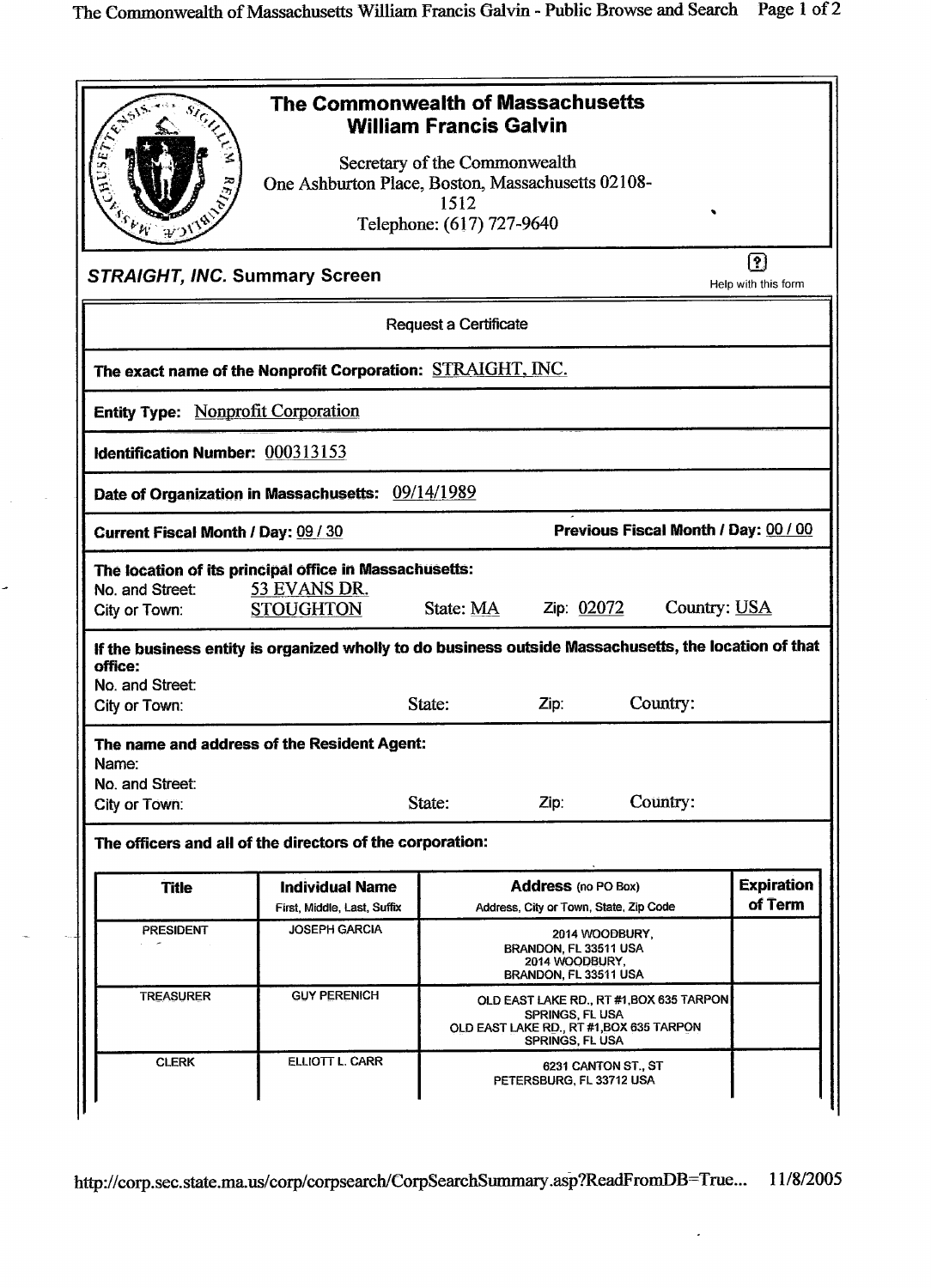|                                                                                                                                                                                                                                              | 6231 CANTON ST., ST<br>PETERSBURG, FL 33712 USA                                            |                    |
|----------------------------------------------------------------------------------------------------------------------------------------------------------------------------------------------------------------------------------------------|--------------------------------------------------------------------------------------------|--------------------|
| <b>Manufacturer</b><br>Consent<br>X.<br><b>Resident Agent</b><br>Partnership                                                                                                                                                                 | Confidential Data __ Does Not Require Annual Report<br><b>Merger Allowed</b><br>For Profit |                    |
| Select a type of filing from below to view this business entity filings:<br><b>ALL FILINGS</b><br><b>Annual Report</b><br><b>Application For Revival</b><br><b>Articles of Amendment</b><br>Articles of Consolidation - Foreign and Domestic |                                                                                            |                    |
| <b>View Filings</b>                                                                                                                                                                                                                          | <b>New Search</b>                                                                          |                    |
|                                                                                                                                                                                                                                              | <b>Comments</b>                                                                            |                    |
| © 2001 - 2005 Commonwealth of Massachusetts<br><b>All Rights Reserved</b>                                                                                                                                                                    |                                                                                            | <u>(?)</u><br>Help |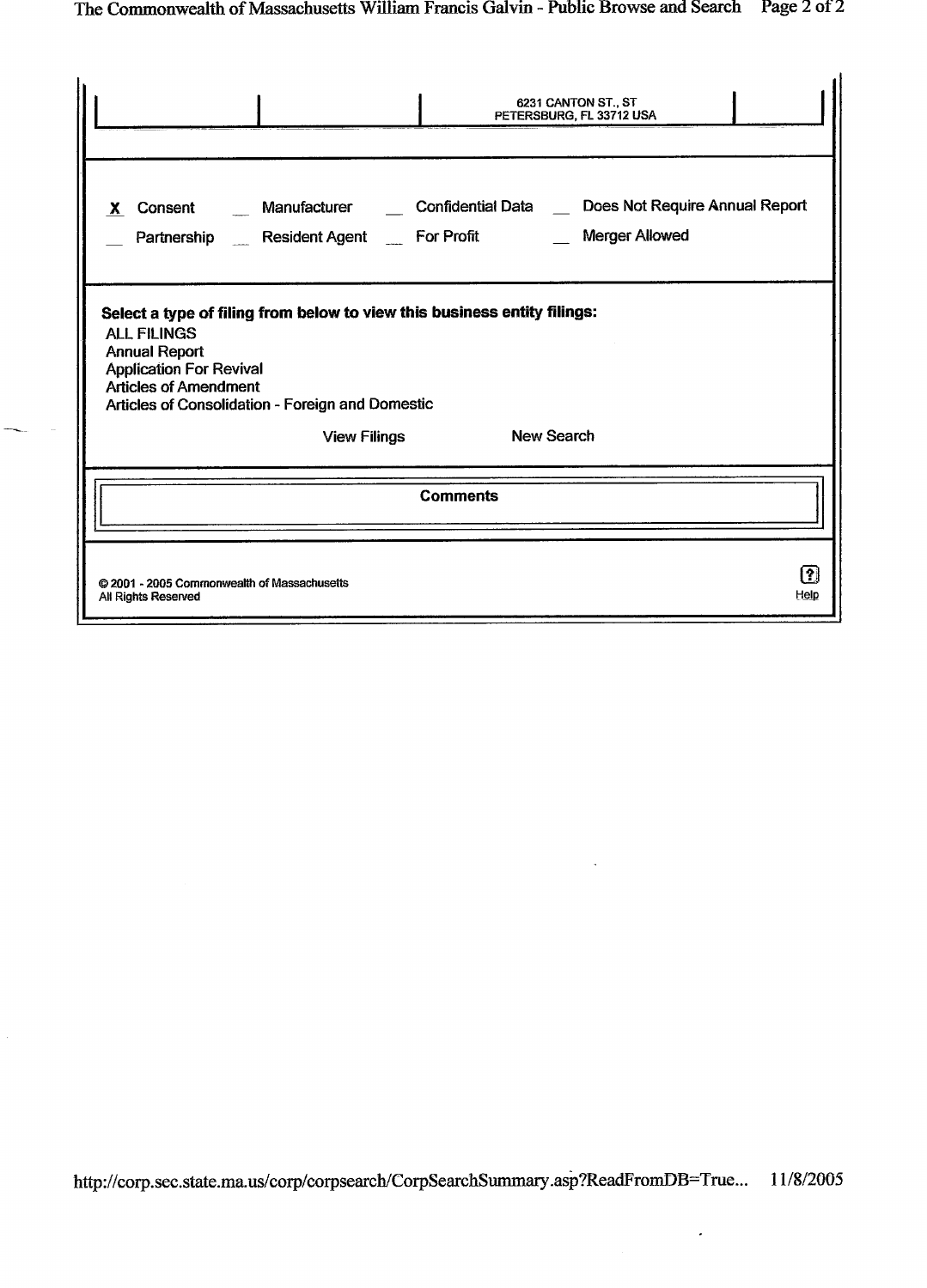The Commonwealth of Massachusetts William Francis Galvin - Public Browse and Search Page 1 of 2  $\blacksquare$ 

| <b>SIGLE</b>                                                                               | The Commonwealth of Massachusetts<br><b>William Francis Galvin</b> |                                                                                |                              |
|--------------------------------------------------------------------------------------------|--------------------------------------------------------------------|--------------------------------------------------------------------------------|------------------------------|
| SERVICE WAS                                                                                | Secretary of the Commonwealth<br>1512                              | One Ashburton Place, Boston, Massachusetts 02108-                              |                              |
|                                                                                            | Telephone: (617) 727-9640                                          |                                                                                |                              |
| <b>STRAIGHT, INC. Summary Screen</b>                                                       |                                                                    |                                                                                | ကြ<br>Help with this form    |
|                                                                                            | <b>Request a Certificate</b>                                       |                                                                                |                              |
|                                                                                            | The exact name of the Foreign Corporation: STRAIGHT, INC.          |                                                                                |                              |
| <b>Entity Type: Foreign Corporation</b>                                                    |                                                                    |                                                                                |                              |
| Identification Number: 592576433                                                           |                                                                    |                                                                                |                              |
|                                                                                            | Date of Registration in Massachusetts: 01/12/1987                  |                                                                                |                              |
| Date of Involuntary Revocation: 11/14/1994                                                 |                                                                    |                                                                                |                              |
| The is organized under the laws of:                                                        | State: FL                                                          | Country: USA on: 09/26/1985                                                    |                              |
| <b>Current Fiscal Month / Day: 09 / 30</b>                                                 |                                                                    | Previous Fiscal Month / Day: 00 / 00                                           |                              |
| The location of its principal office:<br>No. and Street:<br>City or Town:                  | 3001 GANDY BLVD.<br><b>ST. PETERSBURG</b>                          | Zip: 33702<br>State: FL                                                        | Country: USA                 |
| The location of its Massachusetts office, if any:                                          |                                                                    |                                                                                |                              |
| No. and Street:<br>City or Town:                                                           | State:                                                             | Country:<br>Zip:                                                               |                              |
| The name and address of the Registered Agent:<br>Name:<br>No. and Street:<br>City or Town: | DEBRA L. DRAGTON<br>64 COPPERWOOD RD.,<br><b>STOUGHTON</b>         | Zip: Country: USA<br>State: MA                                                 |                              |
|                                                                                            | The officers and all of the directors of the corporation:          |                                                                                |                              |
| <b>Title</b>                                                                               | <b>Individual Name</b><br>First, Middle, Last, Suffix              | <b>Address</b> (no PO Box)<br>Address, City or Town, State, Zip Code           | <b>Expiration</b><br>of Term |
| <b>PRESIDENT</b>                                                                           | <b>WESLEY PENNINGTON</b>                                           | 442 RAYMOND AVE.,<br>LONGWOOD, FL USA<br>442 RAYMOND AVE.,<br>LONGWOOD, FL USA |                              |
| <b>TREASURER</b>                                                                           | <b>GUY PERENICH ESQ.</b>                                           | 1875 N. BELCHER RD.,<br><b>CLEARWATER, FL USA</b>                              |                              |

http://corp.sec.state.ma.us/corp/corpsearch/CorpSearchSummary.asp?ReadFromDB=True... 11/8/2005

 $\overline{\phantom{a}}$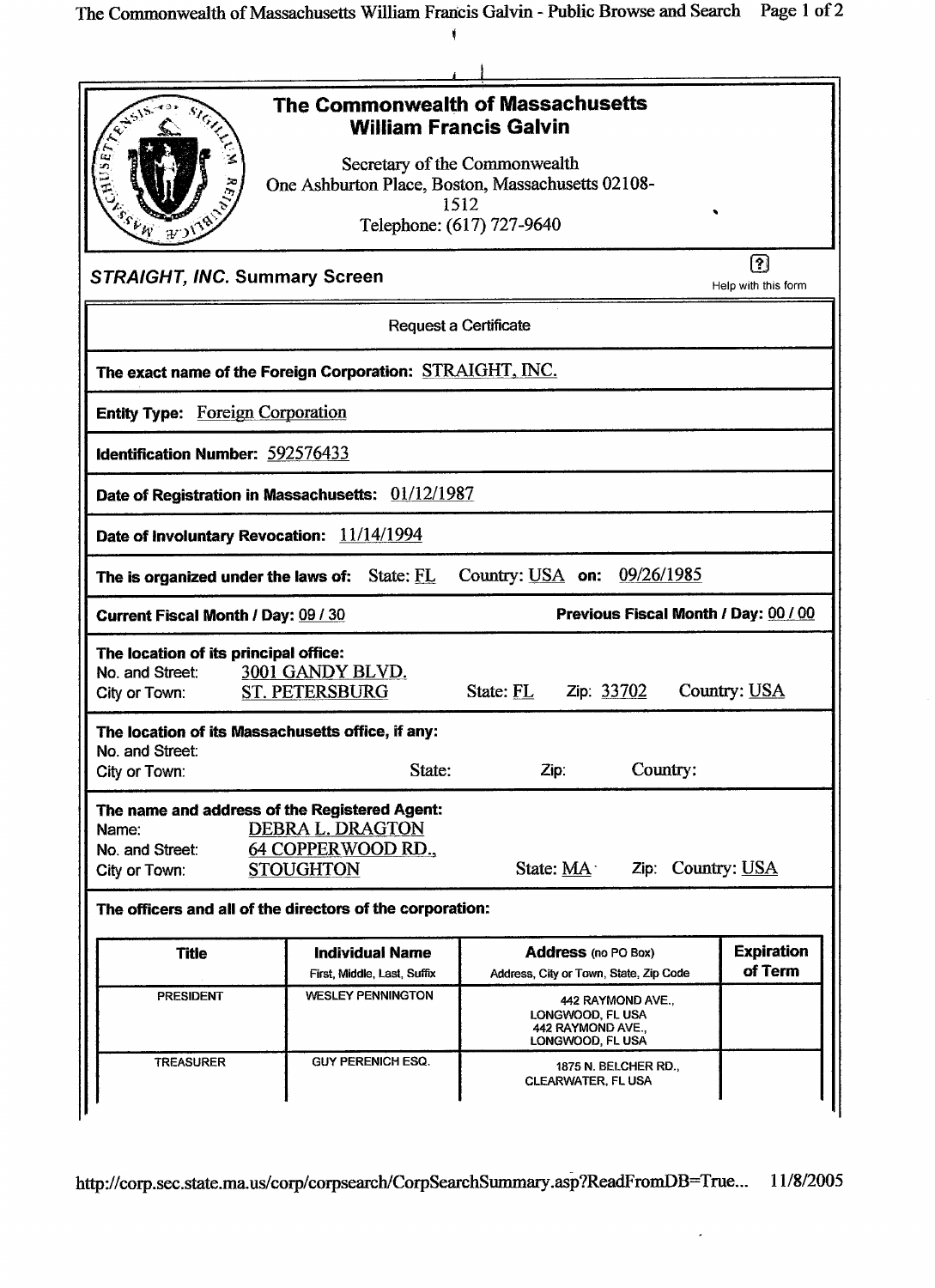|                                                                                                                                                                              |                                           | 1875 N. BELCHER RD.,<br><b>CLEARWATER, FL USA</b>                                                                                                                                            |                                                         |
|------------------------------------------------------------------------------------------------------------------------------------------------------------------------------|-------------------------------------------|----------------------------------------------------------------------------------------------------------------------------------------------------------------------------------------------|---------------------------------------------------------|
| business entity stock is publicly traded:                                                                                                                                    |                                           |                                                                                                                                                                                              |                                                         |
| authorized to issue:                                                                                                                                                         |                                           | The total number of shares and par value, if any, of each class of stock which the business entity is                                                                                        |                                                         |
| <b>Class of Stock</b>                                                                                                                                                        | Par Value Per Share<br>Enter 0 if no Par  | <b>Total Authorized by Articles</b><br>of Organization or Amendments<br>Total Par Value<br>Num of Shares                                                                                     | <b>Total Issued</b><br>and Outstanding<br>Num of Shares |
|                                                                                                                                                                              |                                           | No Stock Information available online. Prior to August 27, 2001, records can be obtained on microfilm.                                                                                       |                                                         |
| Consent                                                                                                                                                                      | Partnership X Resident Agent X For Profit | Manufacturer Confidential Data Does Not Require Annual Report<br><b>Merger Allowed</b><br>Note: There is additional information located in the cardfile that is not available on the system. |                                                         |
| <b>ALL FILINGS</b><br><b>Amended Foreign Corporations Certificate</b><br><b>Annual Report</b><br><b>Annual Report - Professional</b><br><b>Application for Reinstatement</b> |                                           | Select a type of filing from below to view this business entity filings:                                                                                                                     |                                                         |
|                                                                                                                                                                              | <b>View Filings</b>                       | <b>New Search</b>                                                                                                                                                                            |                                                         |
|                                                                                                                                                                              |                                           | Comments                                                                                                                                                                                     |                                                         |
| © 2001 - 2005 Commonwealth of Massachusetts<br>All Rights Reserved                                                                                                           |                                           |                                                                                                                                                                                              | $\left\lceil \mathbf{?} \right\rceil$<br>Help           |

 $\overline{\phantom{a}}$ 

L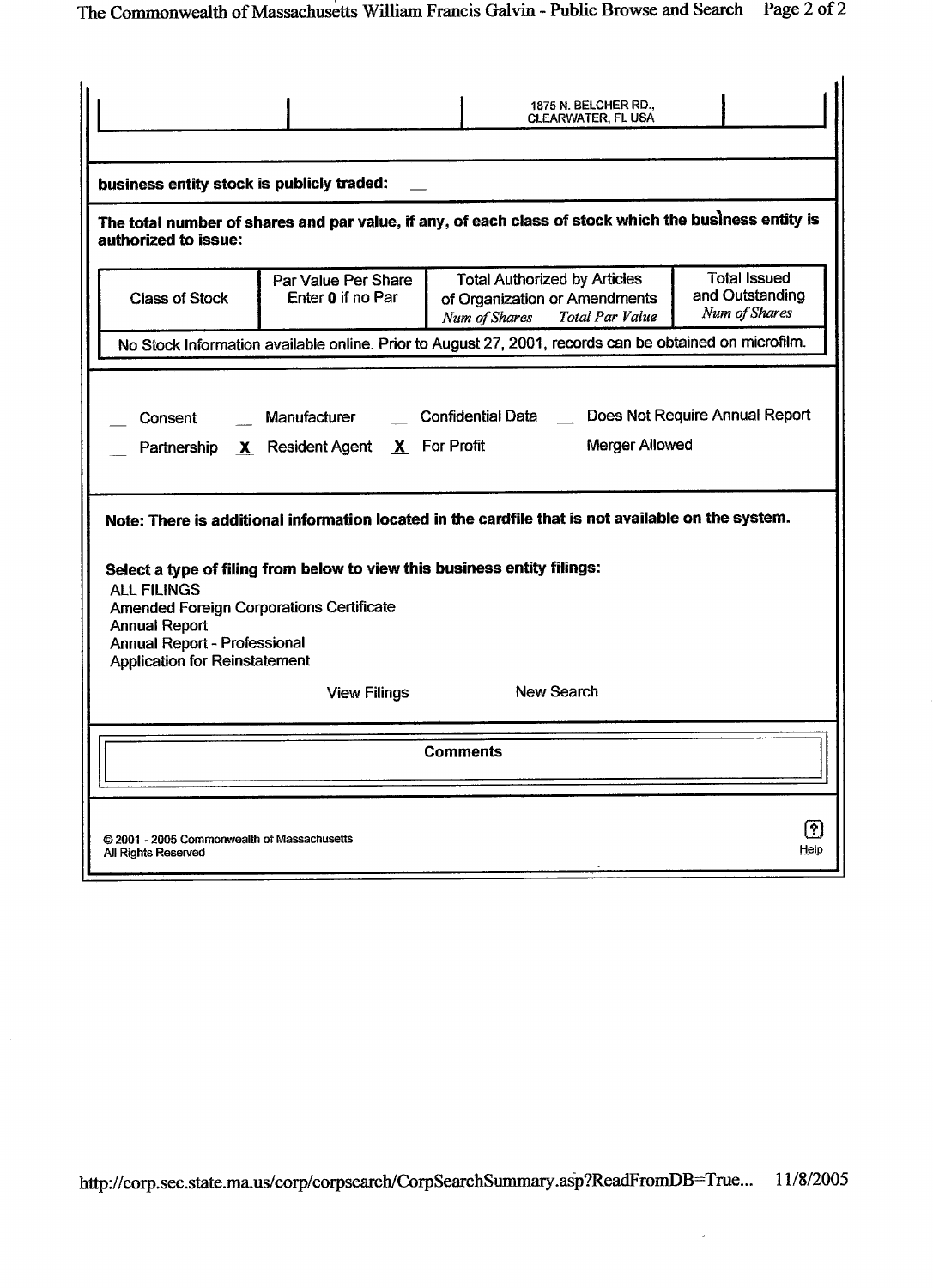|                                                                                      |                                                                                                                     | The Commonwealth of Massachusetts<br><b>William Francis Galvin</b> |                                                    |                                      |  |
|--------------------------------------------------------------------------------------|---------------------------------------------------------------------------------------------------------------------|--------------------------------------------------------------------|----------------------------------------------------|--------------------------------------|--|
|                                                                                      |                                                                                                                     |                                                                    |                                                    |                                      |  |
| yt i se                                                                              | Secretary of the Commonwealth, Corporations Division                                                                | One Ashburton Place, 17th floor                                    |                                                    |                                      |  |
| Boston, MA 02108-1512<br>$\delta\nu_{K}$<br>$3^{11/10}$<br>Telephone: (617) 727-9640 |                                                                                                                     |                                                                    |                                                    |                                      |  |
|                                                                                      |                                                                                                                     |                                                                    |                                                    | 1?!                                  |  |
|                                                                                      | STRAIGHT FOUNDATION, INC. THE Summary Screen                                                                        |                                                                    |                                                    | <b>Tick Subscio</b>                  |  |
|                                                                                      |                                                                                                                     |                                                                    |                                                    |                                      |  |
|                                                                                      |                                                                                                                     | Request a Certificate                                              |                                                    |                                      |  |
|                                                                                      | The exact name of the Foreign Corporation: STRAIGHT FOUNDATION, INC. THE                                            |                                                                    |                                                    |                                      |  |
|                                                                                      | The name was changed from: STRAIGHT, INC. on 1/12/1987                                                              |                                                                    |                                                    |                                      |  |
| <b>Entity Type: Foreign Corporation</b>                                              |                                                                                                                     |                                                                    |                                                    |                                      |  |
| Identification Number: 591662427                                                     |                                                                                                                     |                                                                    |                                                    |                                      |  |
|                                                                                      | Old Federal Employer Identification Number (Old FEIN): 000112899                                                    |                                                                    |                                                    |                                      |  |
|                                                                                      | Date of Registration in Massachusetts: 04/11/1985                                                                   |                                                                    |                                                    |                                      |  |
| Date of Involuntary Revocation: 11/14/1994                                           |                                                                                                                     |                                                                    |                                                    |                                      |  |
|                                                                                      | The is organized under the laws of: State: FL Country: USA on: 04/22/1976                                           |                                                                    |                                                    |                                      |  |
| Current Fiscal Month / Day: 09 / 30                                                  |                                                                                                                     |                                                                    |                                                    | Previous Fiscal Month / Day: 00 / 00 |  |
| The location of its principal office:<br>No. and Street:                             |                                                                                                                     |                                                                    |                                                    |                                      |  |
| City or Town:                                                                        | P.O. BOX 21686<br><b>ST. PETERSBURG</b>                                                                             | State: FL                                                          | Zip: 33743                                         | Country: USA                         |  |
|                                                                                      | The location of its Massachusetts office, if any:                                                                   |                                                                    |                                                    |                                      |  |
| No. and Street:                                                                      |                                                                                                                     |                                                                    |                                                    |                                      |  |
| City or Town:                                                                        |                                                                                                                     | State:                                                             | Country:<br>Zip:                                   |                                      |  |
| Name and address of the Registered Agent:<br>Name:                                   |                                                                                                                     |                                                                    |                                                    |                                      |  |
| No. and Street:                                                                      |                                                                                                                     |                                                                    |                                                    |                                      |  |
| City or Town:                                                                        |                                                                                                                     | State:                                                             | Country:<br>Zip:                                   |                                      |  |
|                                                                                      | The officers and all of the directors of the corporation:                                                           |                                                                    |                                                    |                                      |  |
| Title                                                                                |                                                                                                                     | Individual Name                                                    | Address (no PO Box)                                |                                      |  |
| PRESIDENT                                                                            |                                                                                                                     | First, Middle, Last, Suffix<br>JOSEPH ZAPPALA                      | Address, City or Town, State, Zip Code             |                                      |  |
|                                                                                      |                                                                                                                     |                                                                    | 6539 CENTRAL AVE., ST.<br>PETERSBURG, FL 33710 USA |                                      |  |
| TREASURER                                                                            |                                                                                                                     | <b>NORMAN TRENTON</b>                                              | ANGELES, CA USA                                    | 10614 CHALON RD., LOS                |  |
| <b>SECRETARY</b>                                                                     |                                                                                                                     | PAUL HOLIAN                                                        | 240 COMMERCIAL ST.,<br>BOSTON, MA 02109 USA        |                                      |  |
|                                                                                      |                                                                                                                     |                                                                    |                                                    |                                      |  |
|                                                                                      |                                                                                                                     |                                                                    |                                                    |                                      |  |
| business entity stock is publicly traded:                                            |                                                                                                                     |                                                                    |                                                    |                                      |  |
| issue:                                                                               | The total number of shares and par value, if any, of each class of stock which the business entity is authorized to |                                                                    |                                                    |                                      |  |
|                                                                                      | Par Value Per Share                                                                                                 |                                                                    | <b>Total Authorized by Articles</b>                | <b>Total Issued</b>                  |  |
| Class of Stock                                                                       | Enter 0 if no Par                                                                                                   | Num of Shares                                                      | of Organization or Amendments<br>Total Par Value   | and Outstanding<br>Num of Shares     |  |
|                                                                                      | No Stock Information available online. Prior to August 27, 2001, records can be obtained on microfilm.              |                                                                    |                                                    |                                      |  |
|                                                                                      |                                                                                                                     |                                                                    |                                                    |                                      |  |
|                                                                                      |                                                                                                                     |                                                                    |                                                    |                                      |  |
|                                                                                      |                                                                                                                     |                                                                    |                                                    |                                      |  |
| Consent<br>Partnership                                                               | Manufacturer<br>Resident Agent                                                                                      | Confidential Data<br>X For Profit                                  | Merger Allowed                                     | Does Not Require Annual Report       |  |

 $\ddot{\phantom{0}}$